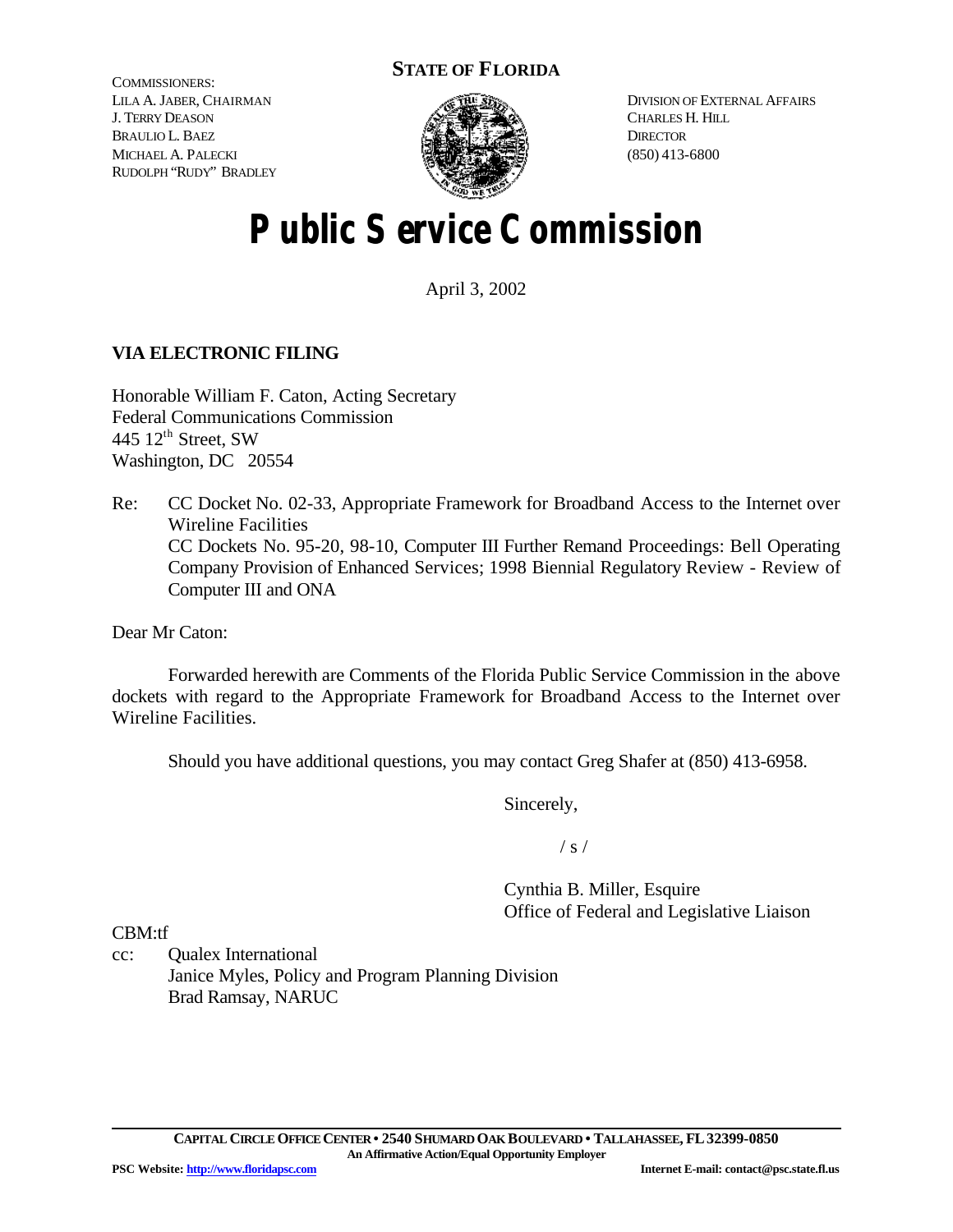# **Before the Federal Communications Commission Washington, D.C. 20554**

| In the Matter of                                    |                              |
|-----------------------------------------------------|------------------------------|
|                                                     |                              |
| Appropriate Framework for Broadband                 | CC Docket No. 02-33          |
| Access to the Internet over Wireline                |                              |
| Facilities                                          |                              |
| Universal Service Obligations of                    |                              |
| <b>Broadband Providers</b>                          |                              |
|                                                     |                              |
| <b>Computer III Further Remand Proceedings:</b>     | CC Dockets Nos. 95-20, 98-10 |
| <b>Bell Operating Company Provision of</b>          |                              |
| <b>Enhanced Services</b> ; 1998 Biennial Regulatory |                              |
| Review - Review of Computer III and ONA             |                              |

# **COMMENTS OF THE FLORIDA PUBLIC SERVICE COMMISSION**

The Florida Public Service Commission (FPSC) welcomes the opportunity to submit comments to the Federal Communications Commission (FCC) regarding its Notice of Proposed Rulemaking (NPRM) for broadband accessto the Internetprovided over domesticwireline facilities. The NPRM seeks comments on a number of issues including whether wireline broadband Internet access services are information services subject to regulation under Title I of the Act, and whether the Computer Inquiry network access requirements should be modified or eliminated. In addition, comment is sought on what regulatory framework should apply in the future if wireline broadband Internet access services are so classified and subject to Title I of the Act, the implications for nondiscriminatory access and other core policy objectives, and whether to modify or eliminate existing access obligations on providers of self-provisioned wireline broadband Internet access services. Finally, comment is sought on whether important national security, network reliability and consumer protection obligations should apply to providers of wireline broadband Internet access services; how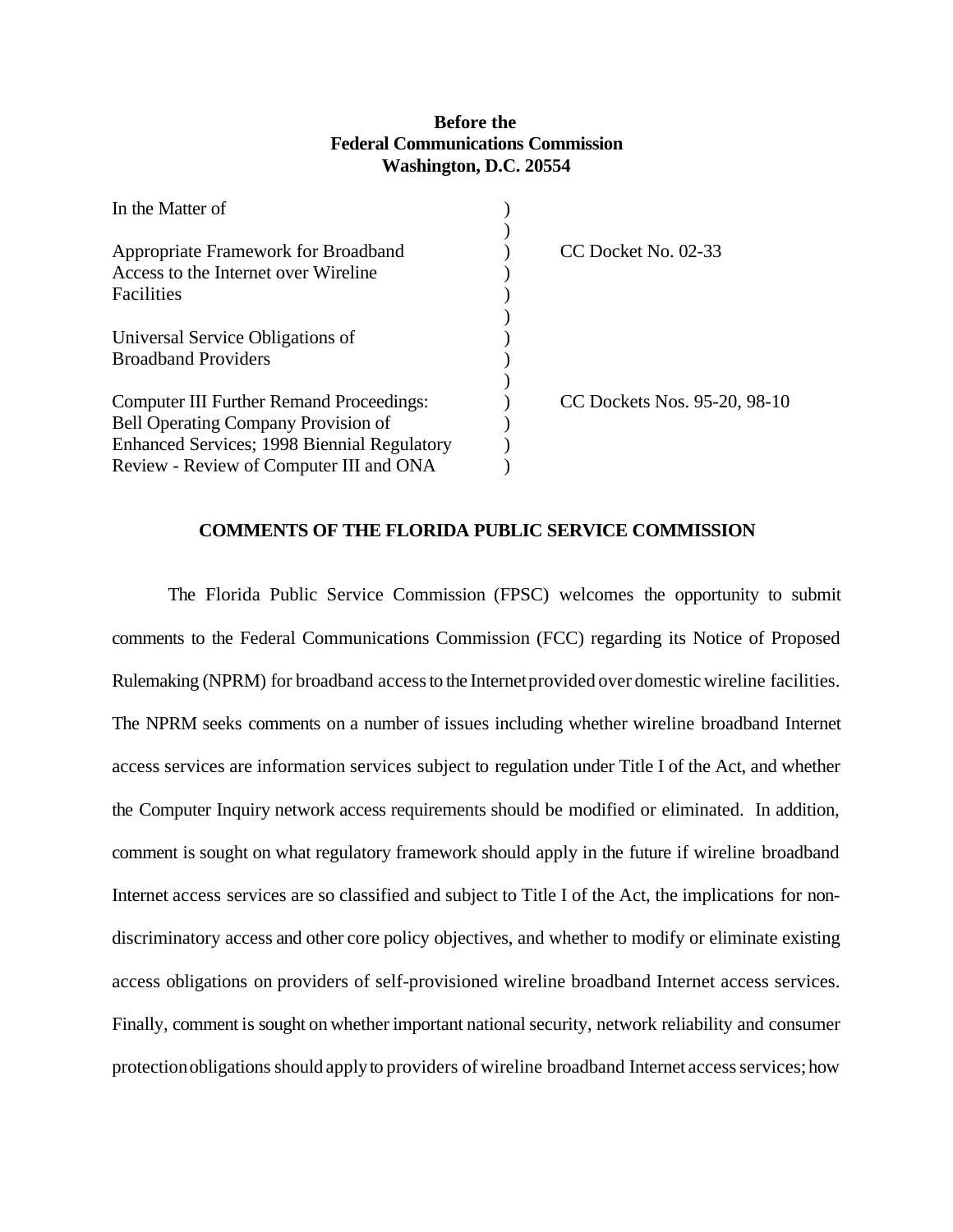to strike an appropriate balance of responsibilities between the FCC and the states with respect to broadband Internetaccessservices; and whetherfacilities-based broadband Internetaccess providers should be required to contribute to support universal service.

# **Overview**

The FPSC recognizes the significance and importance of the issues raised in the NPRM and believes it is remarkable that the FCC has coalesced the debate on these issues in such a way as to illustrate their interconnectedness. However, in so doing, the NPRM presents a formidable challenge, one which cannot be easily grasped and distilled in a few pages of comments. Nonetheless, the NPRM seeks comment on the most fundamental questions of the day relating to the evolution of the broadband and telecommunications markets and provides a forum for parties to address the question of where we go from here in this dynamic field. The FPSC comments will focus on the markets for both telecommunications and wireline broadband Internet access services and their interconnectedness, the potential impact on those markets of the tentative conclusions reached by the NPRM, and the need to remain vigilant and cautious in the regulatory approach to those markets. The FPSC also offers for consideration and discussion a proposed framework for addressing ILEC versus non-ILEC wireline provision of DSL. Finally, the FPSC offers comments on consumer protection issues and universal service implications.

# The Market

The current telecommunications market is far more complicated today than it was when the Telecommunications Act of 1996 was enacted. At that time, local competition was little more than a vision and Internet usage was just beginning to become a desirable consumer commodity across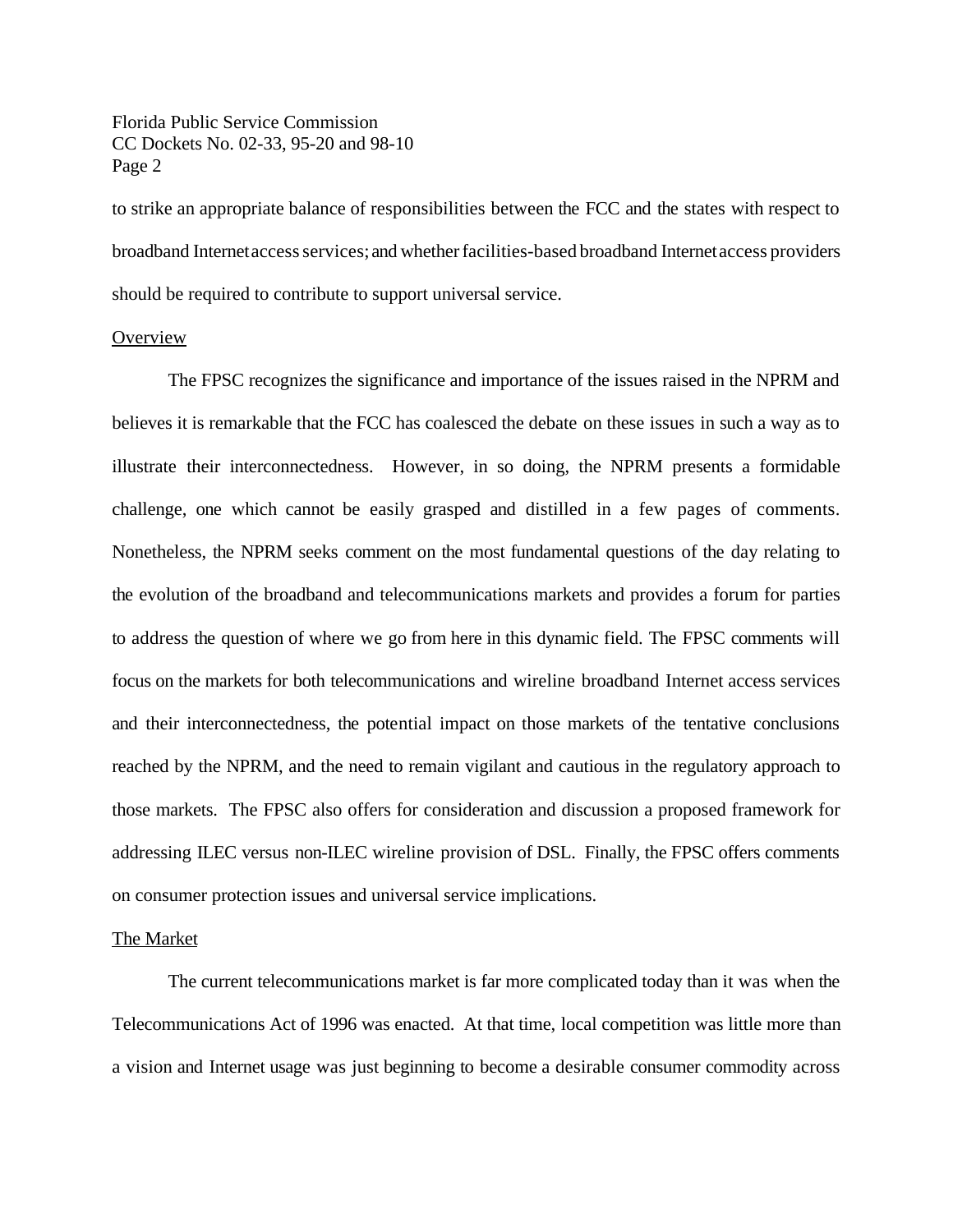all segments of the population. There was a growing awareness that Internet access was an important if not critical element for education, economic efficiency, economic development and enhanced lifestyle. The Act recognized that competition for local telecommunications services, as well as availability of information services, was critical to providing consumer benefit through innovation, choice and reasonable prices. Certainly no one would argue that all of the objectives of the Act have been achieved, but progress has most assuredly been made. The number of telecommunications access lines served by competing carriers continues to grow albeit at sometimes disappointing rates. Perhaps most surprisingly, the number of consumers served by wireless communications providers has continued to grow explosively, at times supplanting traditional wireline service as the communications technology of choice.

It is a critical moment in the evolution of the wireline telecommunications market. The general contraction of the economy over the past 18 months, the tragic events of September 11, 2001, and the scandal involving the accounting practices of the Enron Corporation have all served to severely restrict the investor capital that once flowed freely to the telecommunications and information service sectors. While growth appears to be continuing in some segments of these markets, it has unquestionably been tempered by this series of events. The primary reason for this slowdown is uncertainty. Investors faced with uncertainty will take their dollars elsewhere where the risk/reward equation is more favorable. The number of non-ILEC players in the local telecommunications arena has been reduced as a result of these events. Now, in the wake of these circumstances the FCC has opened the door for a significant reframing of the rules, policies and principles upon which a fragile and volatile marketplace has emerged. The FCC has asked most,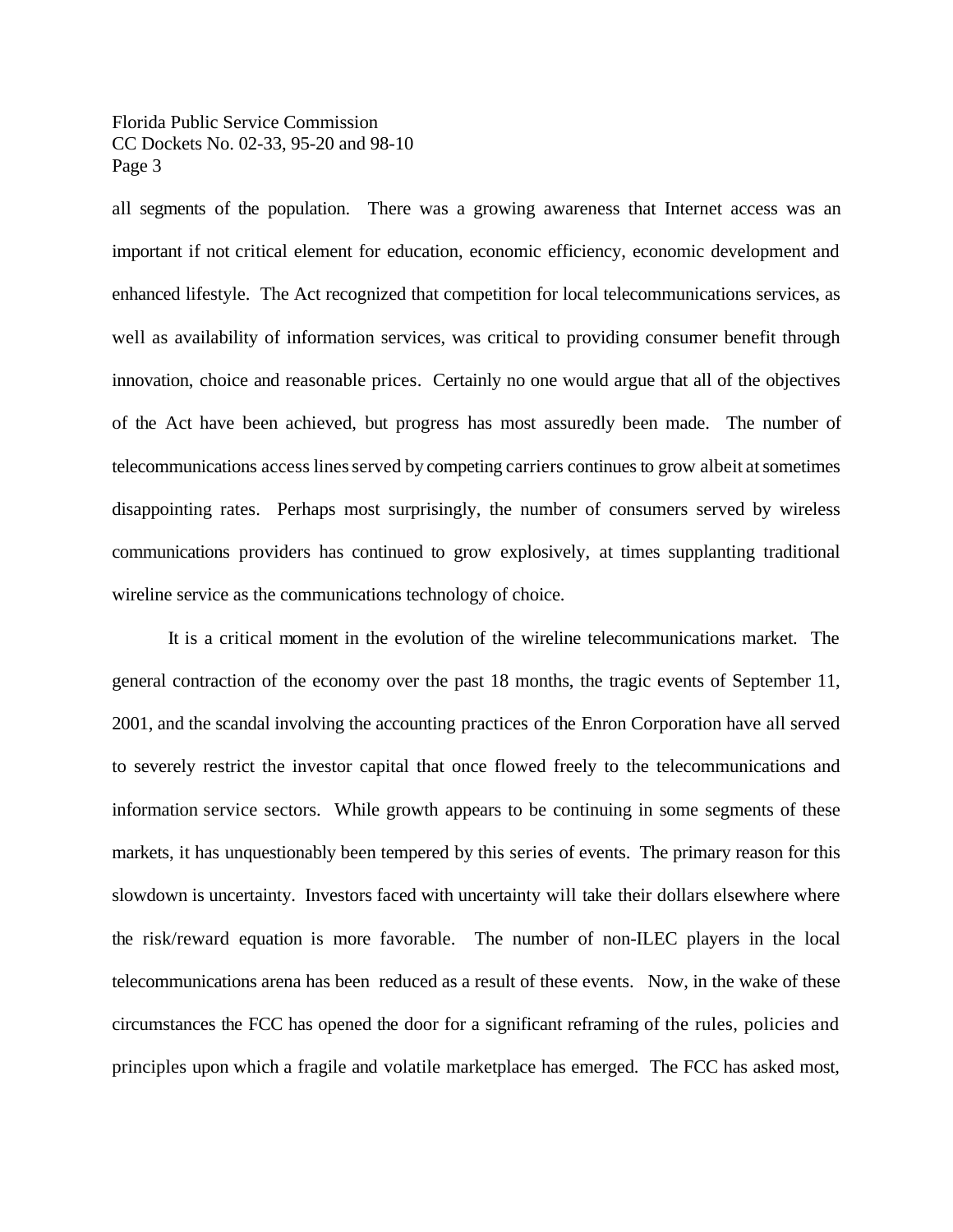if not all, ofthe pertinent practical and philosophical questions pertaining to the wireline broadband Internet market, but in so doing may cause another ripple of uncertainty in an already unsettled arena.

The broadband landscape is currently characterized by several technologically different platforms: wireline broadband Internet access (predominantly xDSL service provided by traditional telephone infrastructure), wireless broadband Internet access (not yet widely subscribed to in the U.S.), cable modem broadband Internet access, and satellite broadband Internet access. These platforms all have different availability and performance characteristics and, hence are not perfect substitutes for one another. As a result, consumers in markets with only one provider per technology platform for broadband service may really be faced with no choice at all, depending on their specific needs.

According to the mostrecentAdvanced Services Report, the FCC determined "that advanced telecommunications is being deployed to all Americans in a reasonable and timely manner." It was also noted that the FCC is "encouraged that the advanced services market continues to grow, and that the availability of and subscribership to advanced telecommunications has increased significantly. We also conclude that although investment trends have slowed recently, investment in infrastructure for advanced telecommunications remains strong."<sup>1</sup> While statistics seem to indicate a high level of availability and accessability to at least one ofthese alternatives, the reality is thatthe services continue to be priced in such a way as to limit demand. According to the General

<sup>&</sup>lt;sup>1</sup> In the Matter of Inquiry Concerning the Deployment of Advanced Telecommunications Capability to All Americans in a Reasonable And Timely Fashion, and Possible Steps To Accelerate Such Deployment Pursuant to Section 706 of the Telecommunications Act of 1996 CC Docket 98-146, Third Report, adopted February 6, 2002, released February 6, 2002; p. 2.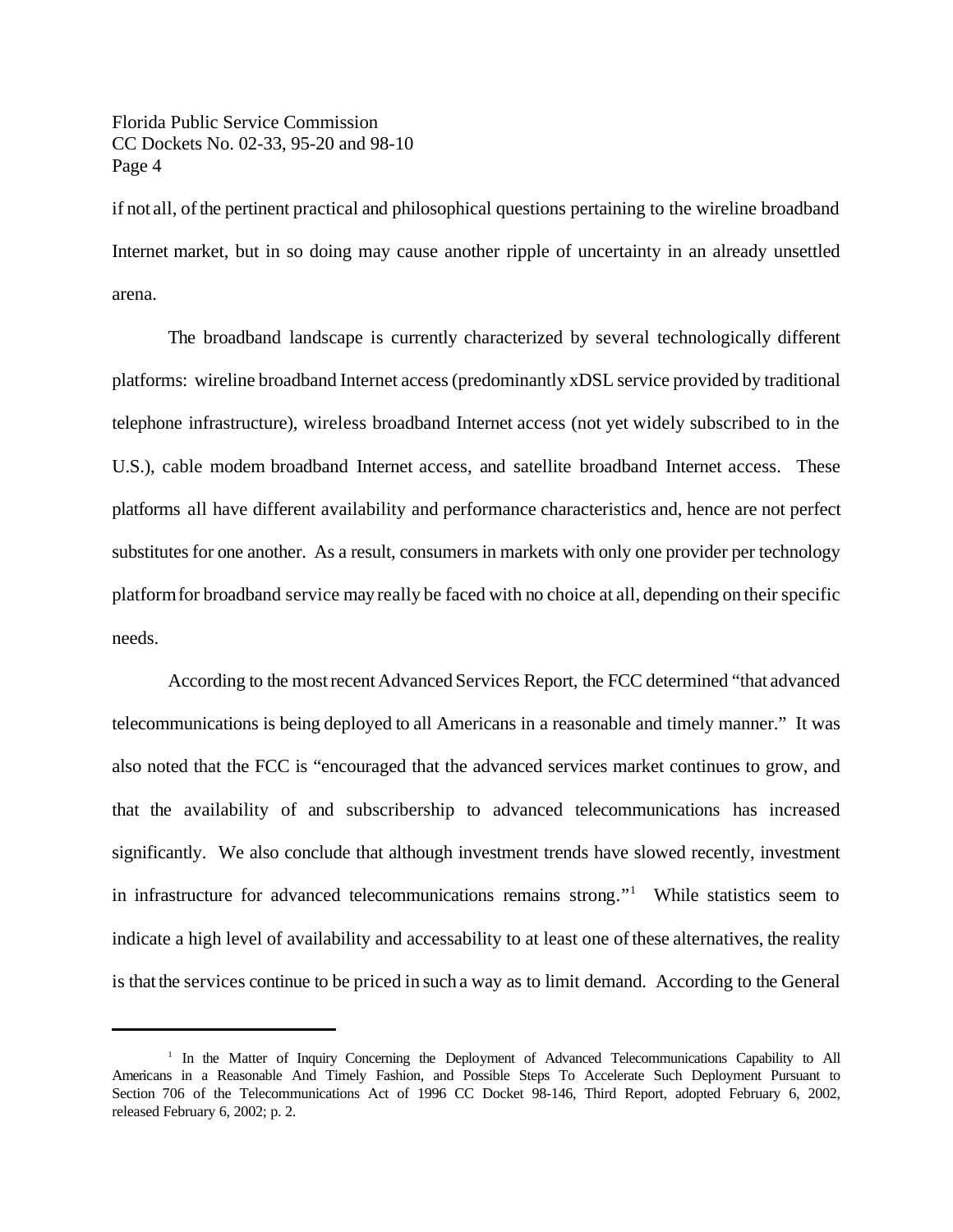Accounting Office's February 2001 report on its survey of Internet users, only 12 percent of the respondents subscribed to broadband, while 52 percent of the respondents had access to broadband. In other words, it appears that demand and not supply is the primary impediment to the expansion of this market at the current time.

The lack of demand has been identified, but the reasons for that lack of demand have not been fully explored. More assessment is necessary on what types of content would be desirable for consumers in order to spur greater demand. The FPSC through its participation in the 706 Federal/State Joint Board has advocated that additional studies be conducted at the state level to determine whether take rates for broadband Internet access are impacted by factors other than price. In addition, it has also advocated identification of local economic development initiatives and public/private partnerships that have been effective in spurring broadband demand at the local level. We believe that collecting and disseminating this information and sharing success stories is an effective method to develop and provide services that will increase broadband demand under the existing regulatory framework. Prior to altering the existing regulatory framework, we believe the FCC should pursue further assessment of demand-side issues and solutions.

Another aspect of the current market is the trend toward combining telecommunications service, data transport, Internet access and information service as a package provided to consumers. Competitive (alternative) local exchange companies can not generally compete solely on the basis of local exchange service and survive in the long term. It is the very ability to combine local exchange service, data transport, long distance, new and innovative custom calling features and, in many cases, Internet access and information services that make alternative carriers attractive to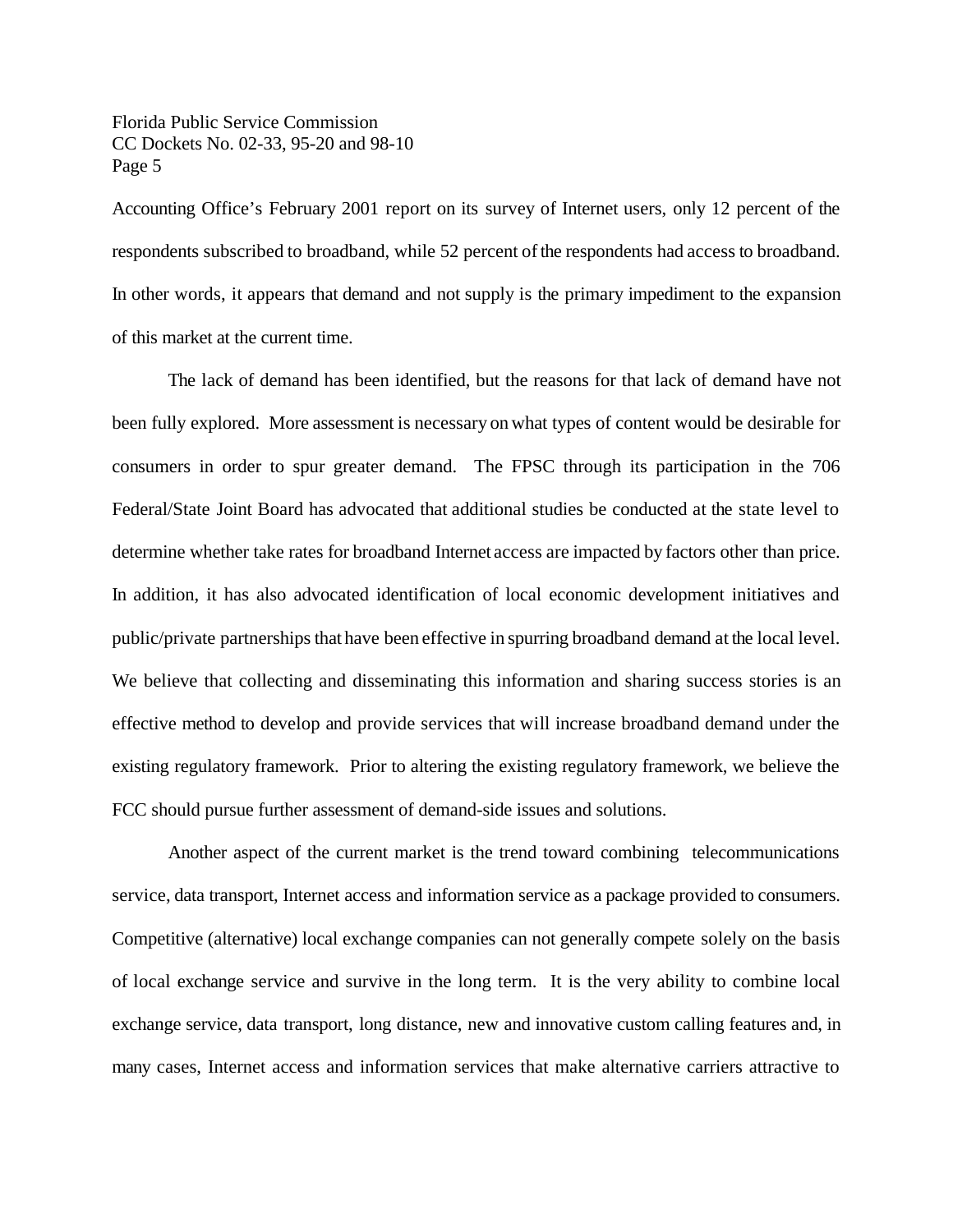business and residential consumers alike. In particular, large business customers usually require data transport capability from their telecommunications provider and many alternative providers have made that service the cornerstone of their business plan. Thus, the local exchange markets and the broadband market is inextricably joined.<sup>2</sup> If wireline broadband Internet access service is designated as an "information service" and the component transmission path is considered "telecommunications" rather than a "telecommunications service," under the current regulatory framework, wireline broadband Internet access service would be subject only to Title I regulation under the Act. As such, that access would not be subject to provisions of the Act which require unbundled access to competitors at rates based on the pricing methodology currently applied to Unbundled Network Elements (UNEs). Thus, access to the transmission path by telecommunications competitors is foreclosed. As a result, a significant number of those competitors may lose the ability to reasonably compete for the whole package of services that is typically demanded by many of today's telephone consumers.

We emphasize that the FPSC stops short of doomsday predictions regarding the potential impacts on local competition that may result from the tentative conclusions reached by the FCC regarding wireline broadband Internet access. However, it is undeniable that the tentative conclusions set forth in the NPRM, if adopted, will have an impact on that market. The telecommunications market in the state of New York, frequently held out as a model of how competition can work in the local telecommunications market, islargely dependent on resale, UNE, and UNE-P (UNE-Platform) provided by the ILEC. If the result of the FCC categorizing wireline

<sup>2</sup>This is a particularly thorny issue because no other broadband platform is required by law to make its infrastructure available to competitors in an effort to create additional competitors.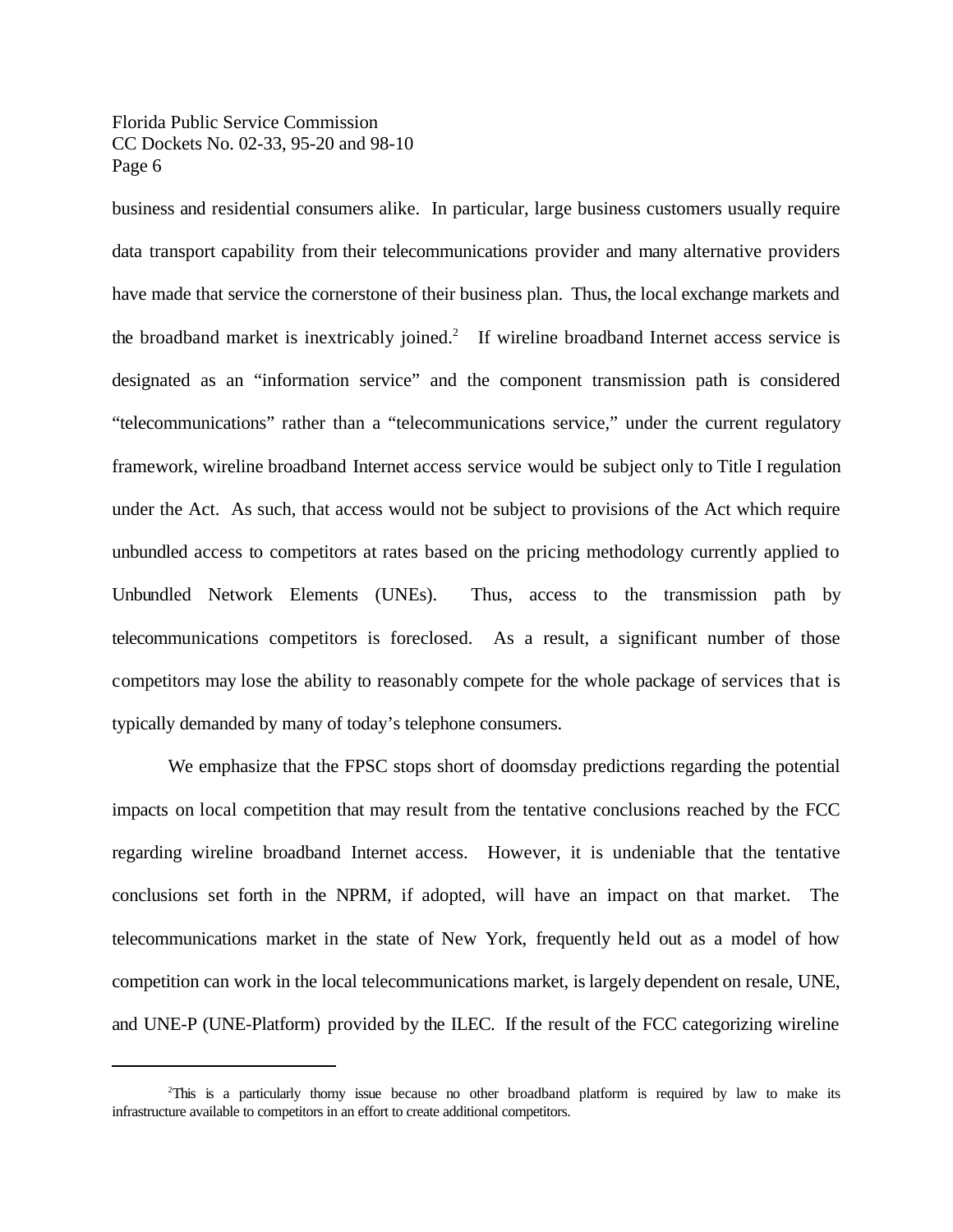broadband Internet access services as information services is to make DSL-capable loops unavailable as UNEs, then this may be a serious blow to the ability of market participants using resold elements to compete for broadband customers, thus leaving carriers with their own last mile facilities as the primary competitive alternative. One is left to wonder what impact this would have on the status of local competition in markets like New York, Florida and others, that are largely based on resale or UNE provisioning.

It is instructive to consider the evolution of the long distance market. In the mid and late 1980's, after the divestiture of AT&T and the RBOCs, the long distance market was characterized by one dominant player, AT&T, a few fledgling facilities-based carriers (Sprint and MCI to name only two) and many resale players who specialized in buying the high volume toll services of the larger carriers and consolidating traffic from many individual consumers in order to pass along savings. The market has evolved and today it is comprised of three or four large facilities-based carriers none of which are characterized as dominant. Resellers continue to fill niches in the market, but in most cases have been absorbed by larger facilities-based carriers as they filled out their networks. Resale was an effective starting point for many carriers but ultimately became only a marginal platform for provision of long distance services. At no time did the Congress, the FCC nor state legislatures determine that facility-based competition was the only viable platform for long distance competition. More correctly, the market determined that outcome.

There are clear differences between the local telecommunications market, the broadband market, and the long distance market, but certainly some lessons learned are applicable across the board. The FPSC would strongly urge the FCC to exercise extreme caution regarding the tentative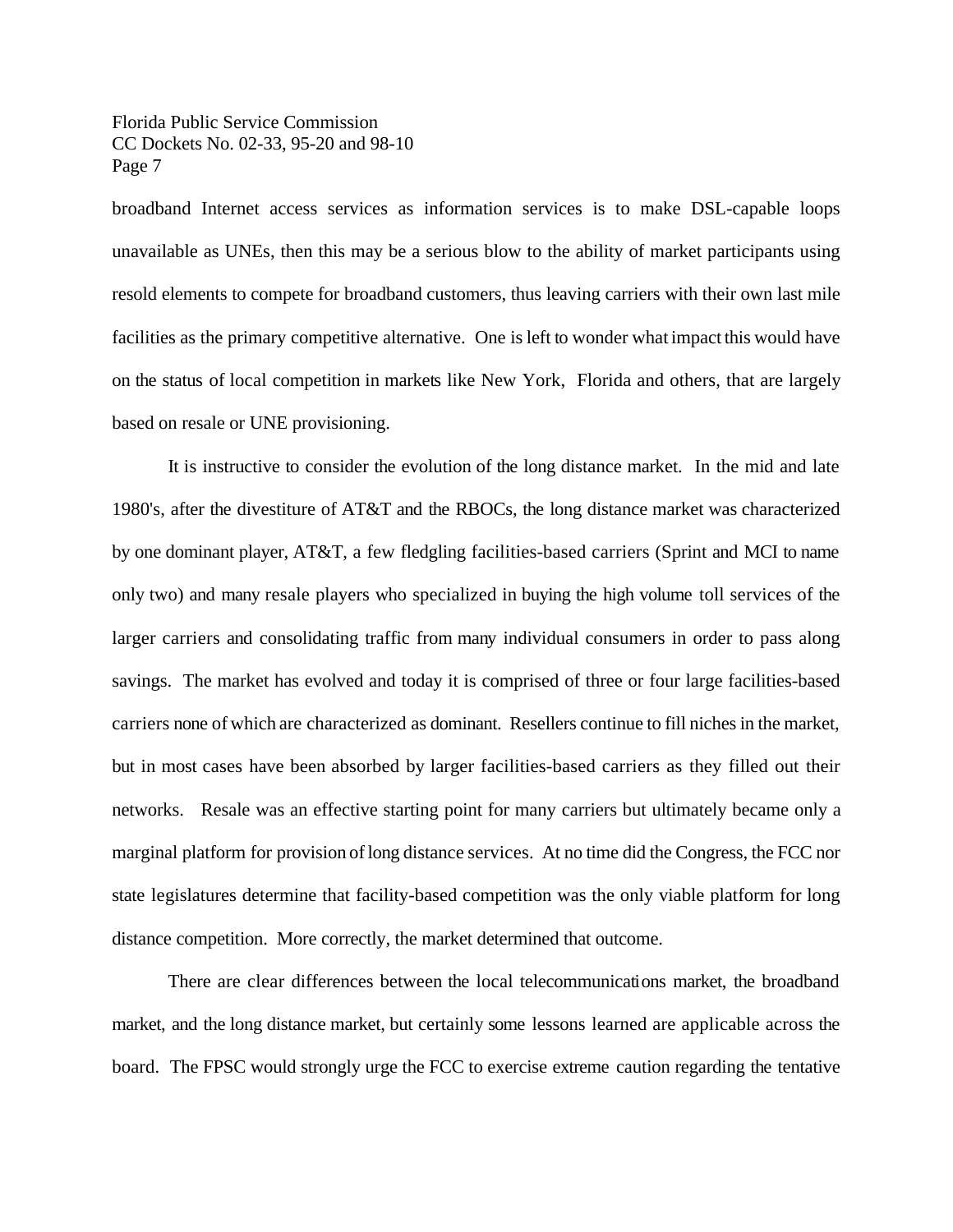conclusions raised in this NPRM and be mindful that an evolving and dynamic marketplace requires the freedom to seek its own equilibrium without regulatory bodies attempting to predetermine outcomes. Striking the appropriate balance between providing alternative providers the leverage to effectively compete against incumbents while providing incumbents sufficient incentives to innovate and explore new markets requires a patient and circumspect approach. Certainty and stability should be something that regulatory oversight seeks to provide.

The FPSC respectfully notes that Florida remains in the midst of various proceedings and initiatives designed to foster competition and facilitate broadband deployment, e.g., our 271 proceeding, arbitration proceedings, a comprehensive OSS test, UNE pricing dockets, and participation in the 706 Federal/State Joint Conference. In all of these arenas, the FPSC has endeavored to implement the letter and intent of the law and to do its utmost to provide the benefits of telecommunications and Internet technology to consumers by facilitating a vibrant competitive marketplace. **These efforts should be permitted to resolve themselves prior to substantially revising the regulatory framework.** In fact, while the dialogue of these issues is a necessary exercise, one might argue that the FCC need not do anything beyond dialogue at this time.

In addition, other intrastate initiatives are currently taking place. For example, Florida's private sector economic development organization, Enterprise Florida, Inc., incooperationwith state and local governments, is developing strategies to more expeditiously bring broadband Internet access service to rural areas in Florida. Also, in the recent session of the Florida legislature an initiative to expedite DSL deployment in Florida was proposed. It should be noted that the initiative was not passed due, in part, to the conclusion that broadband deployment in Florida was progressing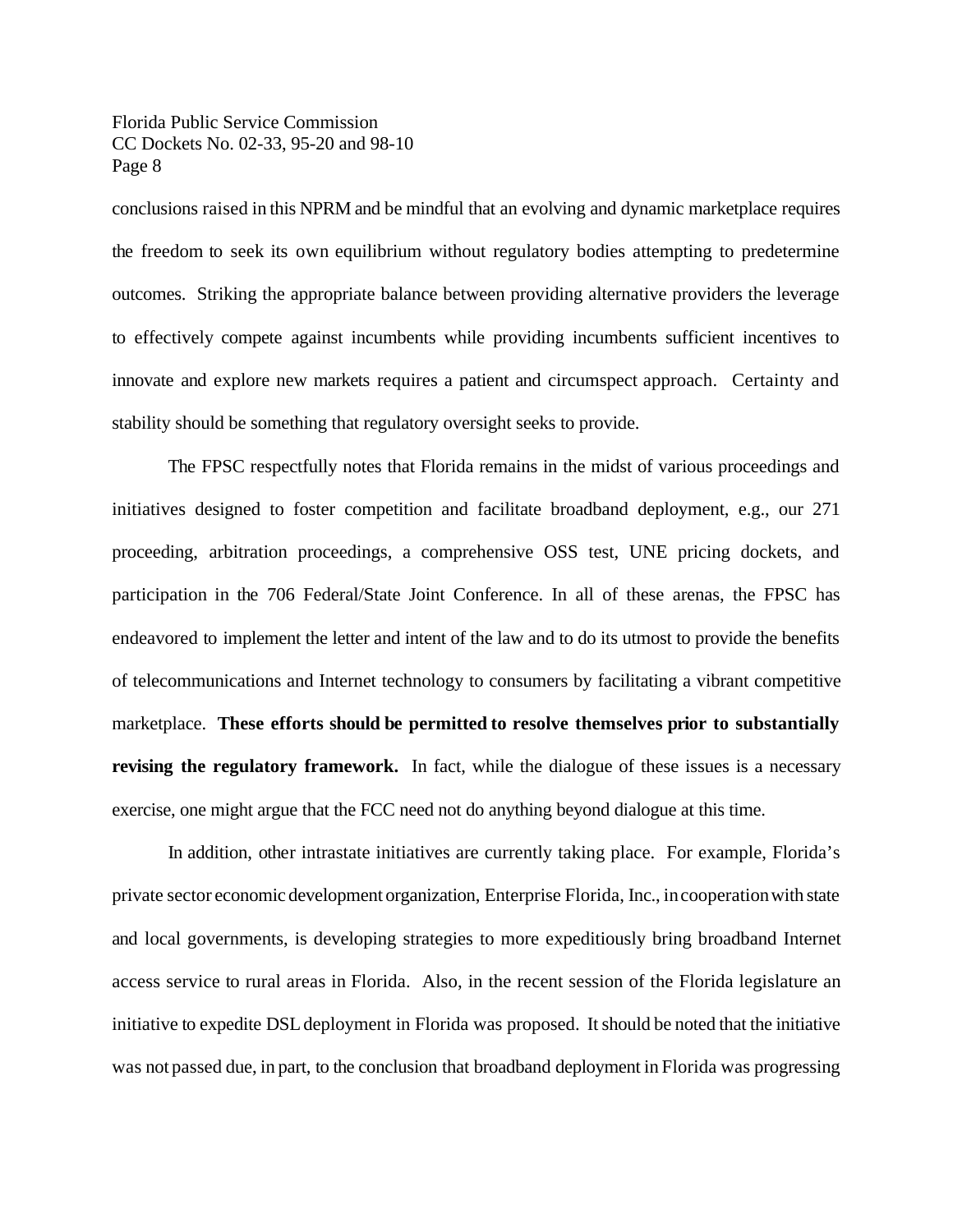satisfactorily. In addition, the Florida Department of Education has worked closely with local school boards to ensure that Florida students receive their fair share of the Schools and Libraries Universal Service funding for Internet access. Thus, the states are actively seeking ways to further deployment of broadband technology and are in the best position to determine where markets are not providing the desirable results and initiate non-regulatory responses.

The FPSC believes it would be more appropriate to permit time for these efforts to bear fruit before altering the regulatory landscape in the manner outlined by the tentative conclusions of the NPRM. Again, we emphasize the impact on the marketplace that uncertainty brings to bear, and strongly advise a more deliberate approach to identifying market distortions for fine tuning rather than significantly changing the regulatory environment. To that end, the FPSC has recently established the Office of Market Monitoring and Strategic Analysis for the purpose of assessing markets and market trends and recommending solutions if market failures are detected.

# Wireline Broadband Investment and Deployment and the Regulatory Framework

As a result of the requirements and provisions of the Act under Sections 251, 252, 271 and 706, there is a tension for the ILEC in the deployment of broadband technology and services. This tension is created by the desire and requirement to deploy broadband services in a reasonable and timely manner and to provide these services to end users versus the requirement to make telecommunications services available to competitors on an unbundled basis. In short, the ILECs contend that they cannot reasonably be expected to invest in cutting edge technology when the return on that investment may accrue, in part, to competitors who may be permitted to purchase the underlying elements at rates substantially below retail prices. The issue is further complicated by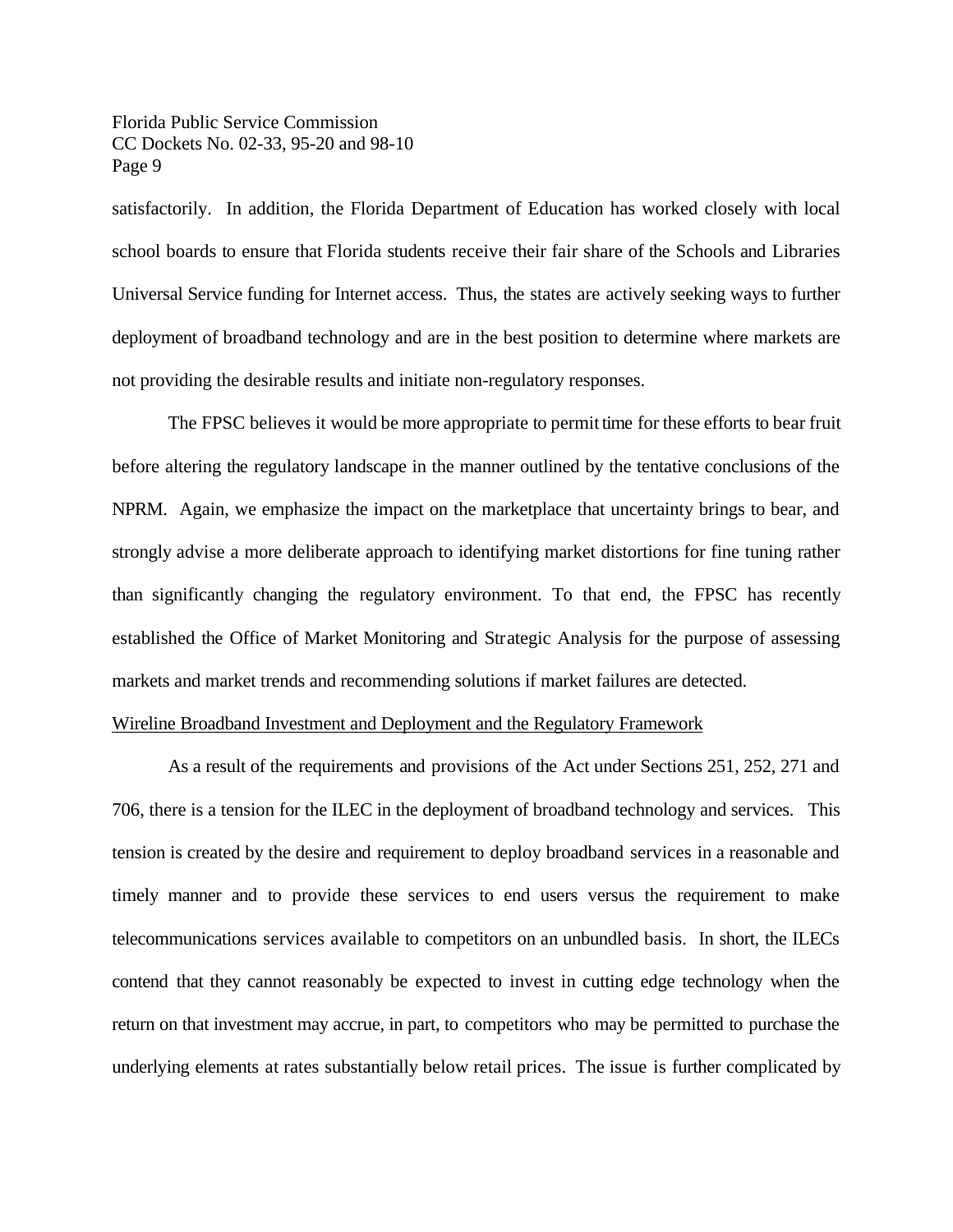the often heard complaint thatregulation varies greatly across broadband platforms and the wireline providers are disadvantaged in the broadband market by this disparity. Thus, there is a great deal of uncertainty for the ILEC when performing its cost/benefit analysis on technology and deployment. Since technology changes rapidly, risk and uncertainty are heightened by the inability to accurately assess potential return. Simply put, why invest in something only to be forced to concede significant portions of the return on that investment with others who do not share equally in the risk? When risk and uncertainty increase, investors look for other possible investment opportunities. This tension for the ILEC is a dilemma for regulators and policy makers as well, and the NPRM has quite correctly contemplated and sought comment on an alternative regulatory regime to address the provision of wireline broadband Internet access services by ILECs and the implications for unbundling. This aspect of the NPRM alone constitutes a fertile ground for debate and the FCC should avoid a rush to judgement and instead permit a thorough dialogue. At this time, the FPSC takes no position on any alternative regulatory regime but for consideration offers a suggested concept for further dialogue (see Alternative on page 12).

As noted previously, the FCC itself has concluded that broadband deployment is progressing in a "reasonable and timely manner." In light of this conclusion, it seems premature to alter the regulatory and policy framework until a clear market failure has been identified. Instead, policy makers should focus on fine tuning adjustments on a case-by-case basis that will eliminate identified distortions, such as the ILEC broadband investment dilemma, while maintaining predictability in regulatory treatment. The FPSC further believes that such decisions and adjustments are more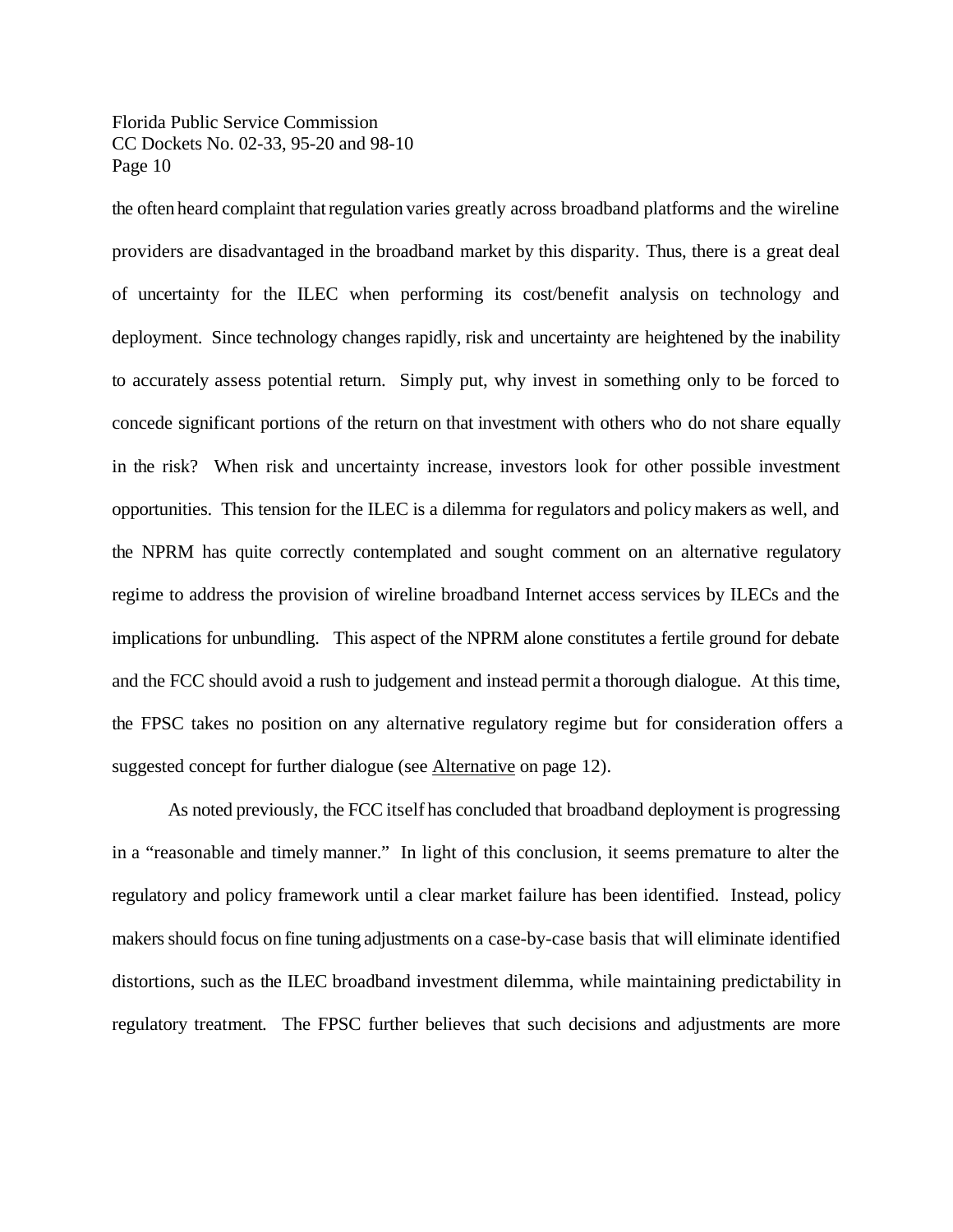properly the domain of the states since they are in a better position to assess local and regional markets.

# Alternative

In the event that the FCC ultimately concludes that wireline broadband Internet access service is an information service with a telecommunications component and not subject to unbundling requirements, it may wish, at a minimum, to impose resale obligations on that service. This would permit competitive telecommunications carriers to provide such services incombination with their own offerings. This would alleviate ILEC concerns over the requirement to unbundle new iterations of technology and the dampening impact that might have on deployment. Competitive carriers would be able to resell those information services but would retain incentives to invest in their own facilities to provide new services since it would likely be more profitable to do so. We believe that the provisions of Title I of the Act could be broadly interpreted to support such an obligation.

Another option would be to permit and encourage joint ventures between the ILEC and competitors that would allow a sharing of costs as well as profits in provisioning of wireline broadband Internet access services.

#### Universal Service

The FPSC has consistently taken the position that the services eligible for Universal Service funding should not be expanded to include wireline broadband Internet access services and furthermore, should not, at this time, include broadband services. The logical extension of collecting contributions from broadband service providers, regardless of platform, is that at some future date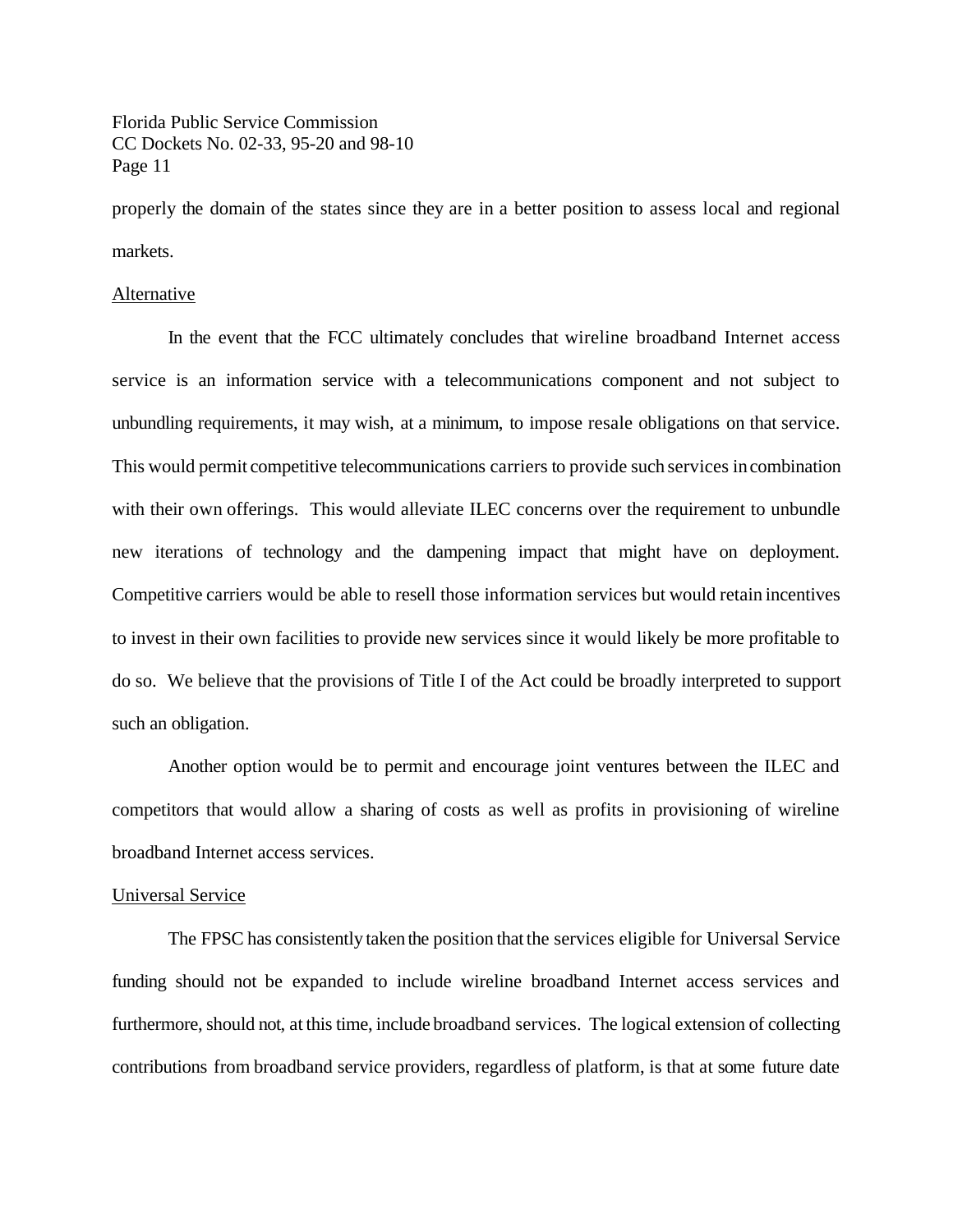those providers would seek to receive funding for the purpose of addressing broadband deployment issues. For a host of reasons we will not reiterate here, the FPSC strongly opposes the notion of subjecting broadband Internet access service providers to Universal Service contributions. As noted earlier, Florida has already encouraged initiatives to deploy broadband infrastructure and we do not believe our consumers should be asked to contribute to fund similar infrastructure investment for consumers in other states. The FPSC believes public/private partnerships and economic incentives are a far better and more sustainable method to ensure broadband availability to under served markets than an elaborate and inflated subsidy mechanism.

### Customer Service Issues

The FPSC received over 300 DSL related complaints from end-users and ISPs in 2001. It is clear that consumers, particularly residential and small business consumers, view wireline broadband Internet access services provided by the local exchange companies as something akin to telephone service and believe that state public utility commissions are the appropriate venue for service complaint resolution. In the event that the FCC ultimately concludes that wireline broadband Internet access services are indeed "information services" it may behoove the FCC to establish a Bureau or Office of Broadband Consumer Affairs for the purpose of providing a central location for receiving broadband related complaints across all platforms and for the establishment of service quality standards, if necessary.

# Reliability and Interoperability

The NPRM also seeks comment on reliability and interoperability standards for wireline broadband Internet access services. As noted previously, the FPSC received over 300 DSLrelated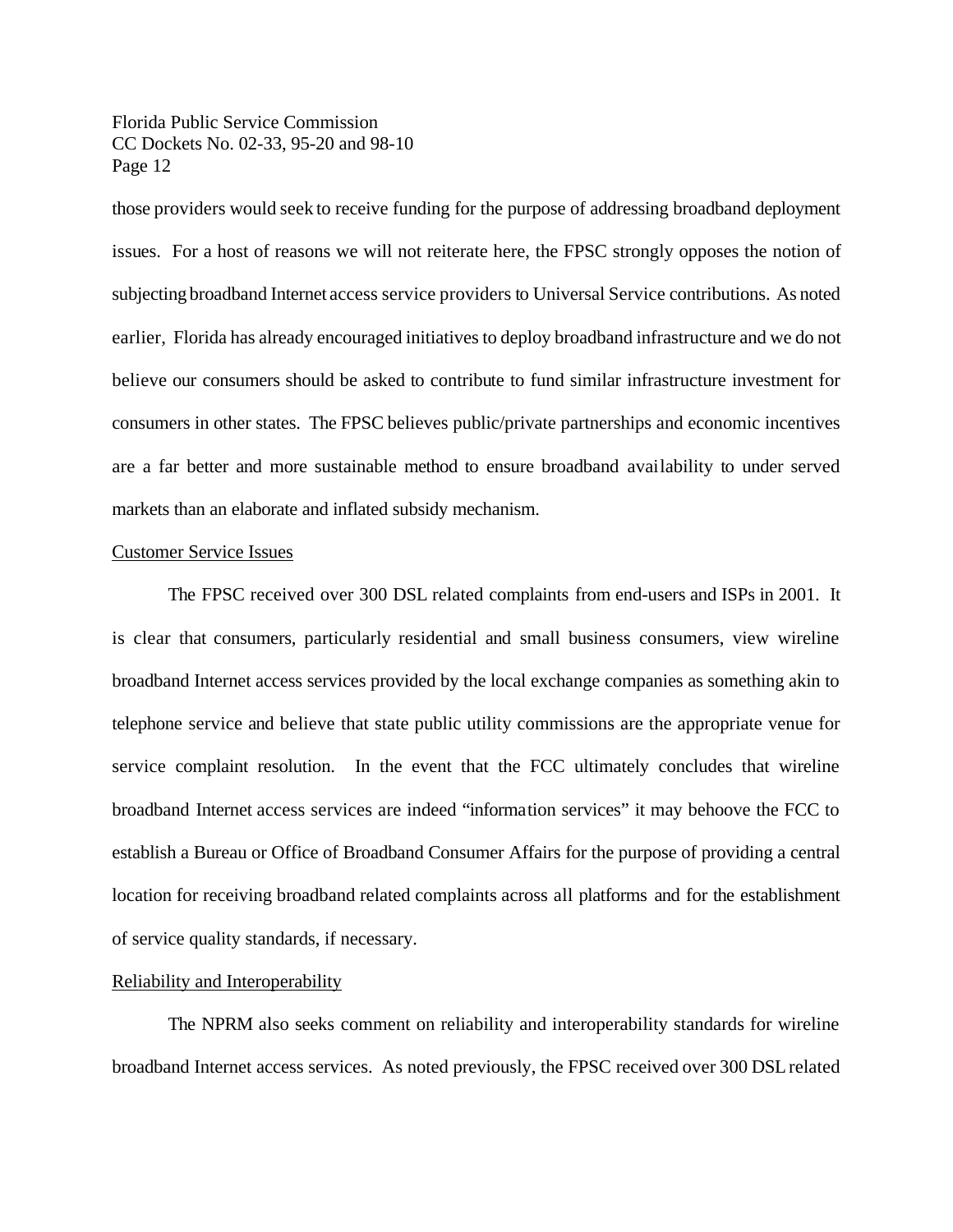complaints in 2001. A significant portion of those complaints dealt with outage times and reliability issues. The FPSC has a pending docket to address the need to tariff intrastate wireline broadband Internet access services provided by ILECs (xDSL). The primary impetus for that proceeding was to bring to the attention of the FPSC the growing number of service quality issues related to ILEC provided xDSL service. It would seem that the market is not yet sufficiently developed for broadband Internet access across all platforms to be self-regulating when it comes to service quality and reliability. Therefore, should the FCC ultimately adopt the tentative conclusions ofthis NPRM, the FPSC would strongly urge the adoption of industry reliability and interoperability standards to apply, at a minimum, to wireline broadband Internet access services provided by ILECs.

# Conclusion

The FPSC agrees with the stated policy goals and principles of the NPRM. At the present time, the FPSC does not take a position on the tentative conclusions of the NPRM but has reservations about the implications of those conclusions for both the telecommunications and broadband Internet access service markets. As discussed previously, the competitive telecommunications market is still developing and many states are still carefully considering 271 applications. In addition, the states and the FCC continue to monitor progress in competitive markets and state legislatures, including Florida's, continue to seek ways to facilitate competition and hasten broadband development. Many of the issues before state public utility commissions are not broad policy matters but implementation matters best handled at the state level. Even some policy matters, such as the UNEs that should be made available, are best handled at the state level where local market assessments can be made and decisions can reflect those market assessments.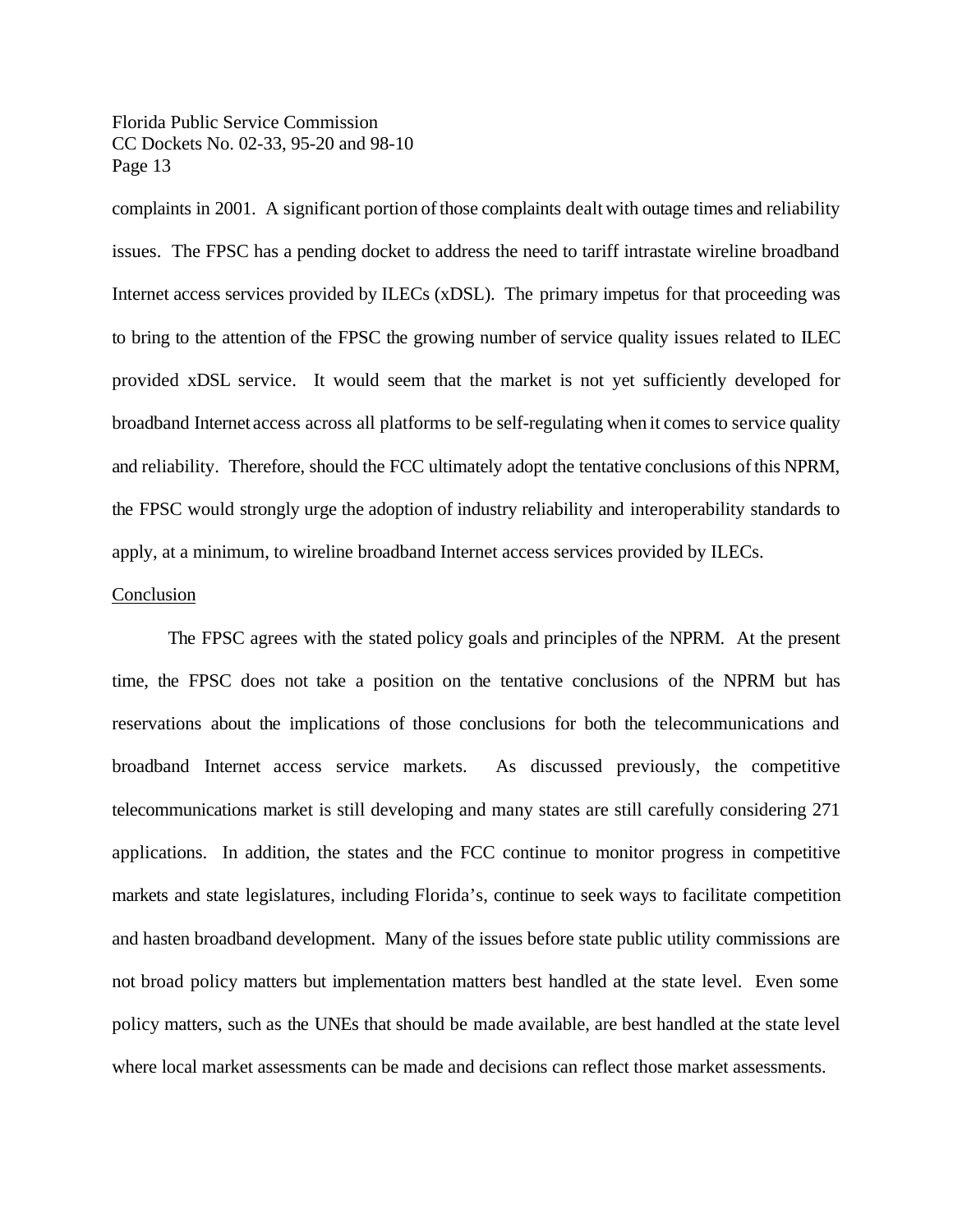The broadband market is characterized by several different technology platforms that are not alike and provide consumers with different performance characteristics. Competition between these different platforms while becoming more widespread is far from sufficient to stimulate strong demand. Price is still an obstacle and speed alone does not seem to justify the expense for a vast majority of consumers. Consumers are less concerned about transmission media and more concerned about things such as price, convenience and reliability. We believe work remains to be done in identifying the reasons behind lagging broadband Internet access service demand before determining whether regulatory responses are necessary.

As we have noted, the telecommunications and broadband markets are increasingly linked. A number of telecommunications competitors have sought to establish a customer base by concentrating on the provision of wireline broadband Internet access and have, at least in part, relied on the availability of DSL capable loops from the ILECs. If the consequence of the tentative conclusions set forth in the NPRM is to prevent or severely restrict the ability of competitive telecommunications companies to use ILEC provided facilities to make wireline broadband Internet access service available, then the FPSC would notsupport those conclusions at this time. The basis for that opposition would be that the regulatory framework currently in place is actively sifting through a myriad of complex issues in an effortto address both telecommunications competition and broadband deployment. Simply by raising the issues addressed in this NPRM, the FCC may inadvertently add uncertainty to a fragile market. The competitive telecommunications market is not yet mature enough to begin limiting or restricting access to underlying components of the provision of wireline broadband Internet access. We believe that the marketwill ultimately decide